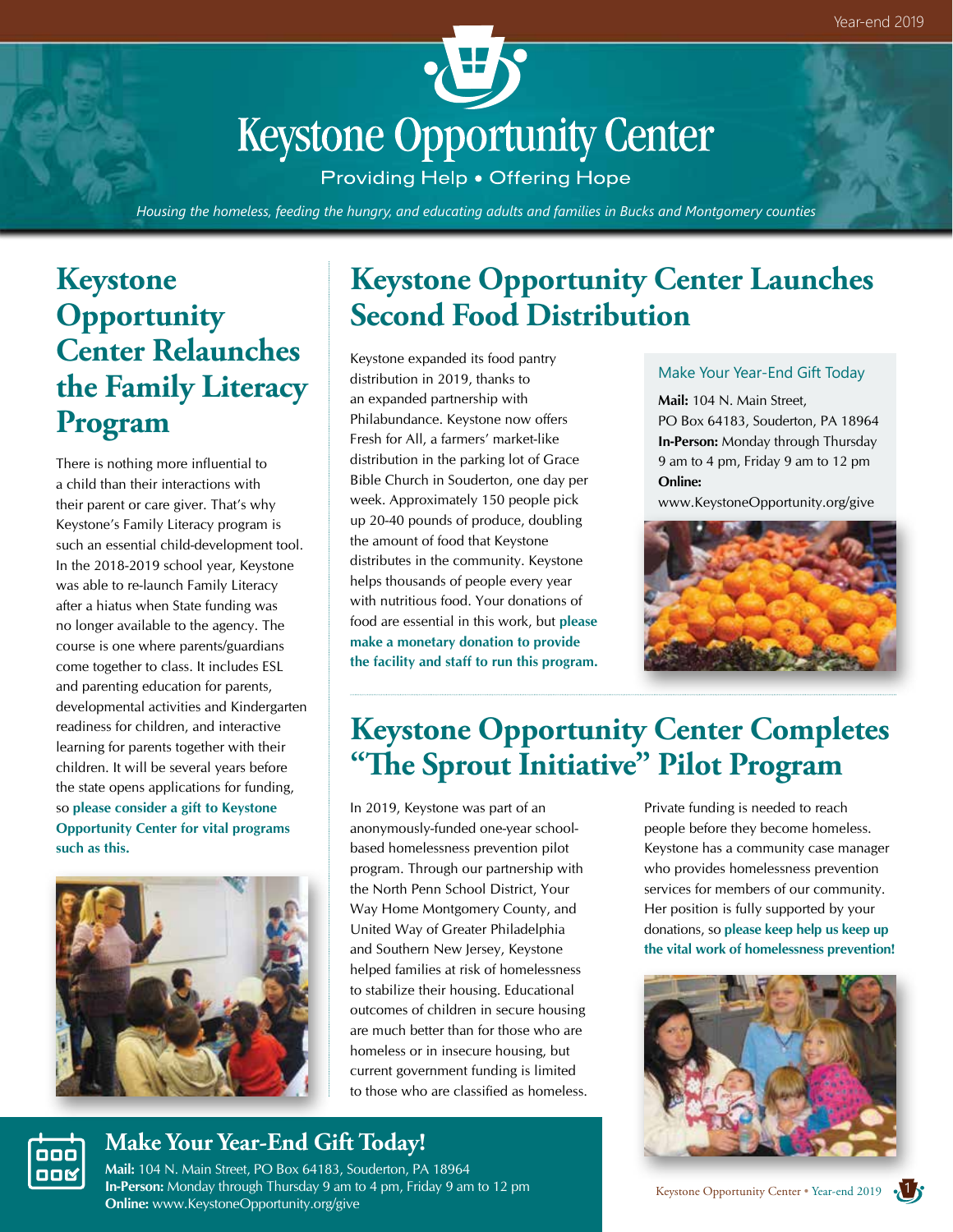

### **Client Stories**

I wish you could hear the stories of those we serve. You'd be astounded as I am, every day—at what your friends, family and neighbors are going through. Let me tell you about a few:

Each winter we host a holiday celebration for clients where we give them the gift cards that our donors have so generously dropped off. At the end of last year's event, a woman approached me to ask if she could help clean up. I told her she did not need to do that because this reception was for her. She should just rest and enjoy. She insisted, saying that Keystone has saved her. The low-cost housing we got her into, the social worker who helped her get her benefits, and the food she gets from our food pantry have turned her life around. "I finally feel human again," she told me as she grabbed a broom and started sweeping bits of cookies that others had dropped on the floor. On through the night, side by side with the staff, she pushed that broom, trying to repay Keystone Opportunity Center for changing her life.

In spring I visited our Senior ESL class. I asked the students why, at their age, they were investing so much time into learning English. One gentleman had a pained expression on his face. He flatly said he was a burden to his daughter.



*Students in Keystone's Senior English as a Second Language course are learning English so they can speak to their grandchildren, tell them their story and share the traditions of their families.*

Whenever there is an issue with the grandkids, he has to keep interrupting so he can ask his daughter to translate what they were saying. Now that he is learning English, he said, he spends time with his grandkids, asking them about school and sharing stories about their relatives. And he doesn't feel like a burden to his family any longer.

Over the summer I was witness to the end of the life of one of our clients. He was a very talented person, once having traveled the world as an artist. But his health waned, and so did his finances, until all that was left were stories about how many times he expressed how grateful he was to Keystone for giving him a place where he could afford to live. I am glad he had a safe place to call home at the end of his life. I think of him often—how success one day doesn't ensure security the next. May we all find security, and may we be part of helping others to find it, too.

These are only a few stories, but the thread through them all is that their only hope is the help they get at Keystone Opportunity Center.

And the only reason we can provide that help is because of your donations.

**As 2019 comes to a close, please give generously to Keystone Opportunity Center. Your neighbors need you.** 

**Arlene E. Daily** *Executive Director, Keystone Opportunity Center*

### Keystone Staff and Board

**Arlene E. Daily** *Executive Director*

**Malcolm P. Friend** *Director of Resource Development*

**James Kelleher** *Director of Housing Stability Programs*

**Susan Clauser** *Director of Adult Education*

**Cindy Dembrosky** *Food Pantry Manager*

### Board of Directors

**Trish Sneddon**  *President*

**Kathryn Andonian** *Vice President*

**Lou Ann Eader** *Secretary*

**Andrew D. Landis** *Treasurer*

**Suzanne B. Cressman**

**Randy Floyd**

**Tracy Fretz**

**James G. Lare, Esq.**

**John Lyon**

**Willy Puati**

**Ed Rosario**

**Tracy Voce**

**Robert Zukowski**



104 N. Main Street PO Box 64183 Souderton, PA 18964 Office: 215-723-5430

www.KeystoneOpportunity.org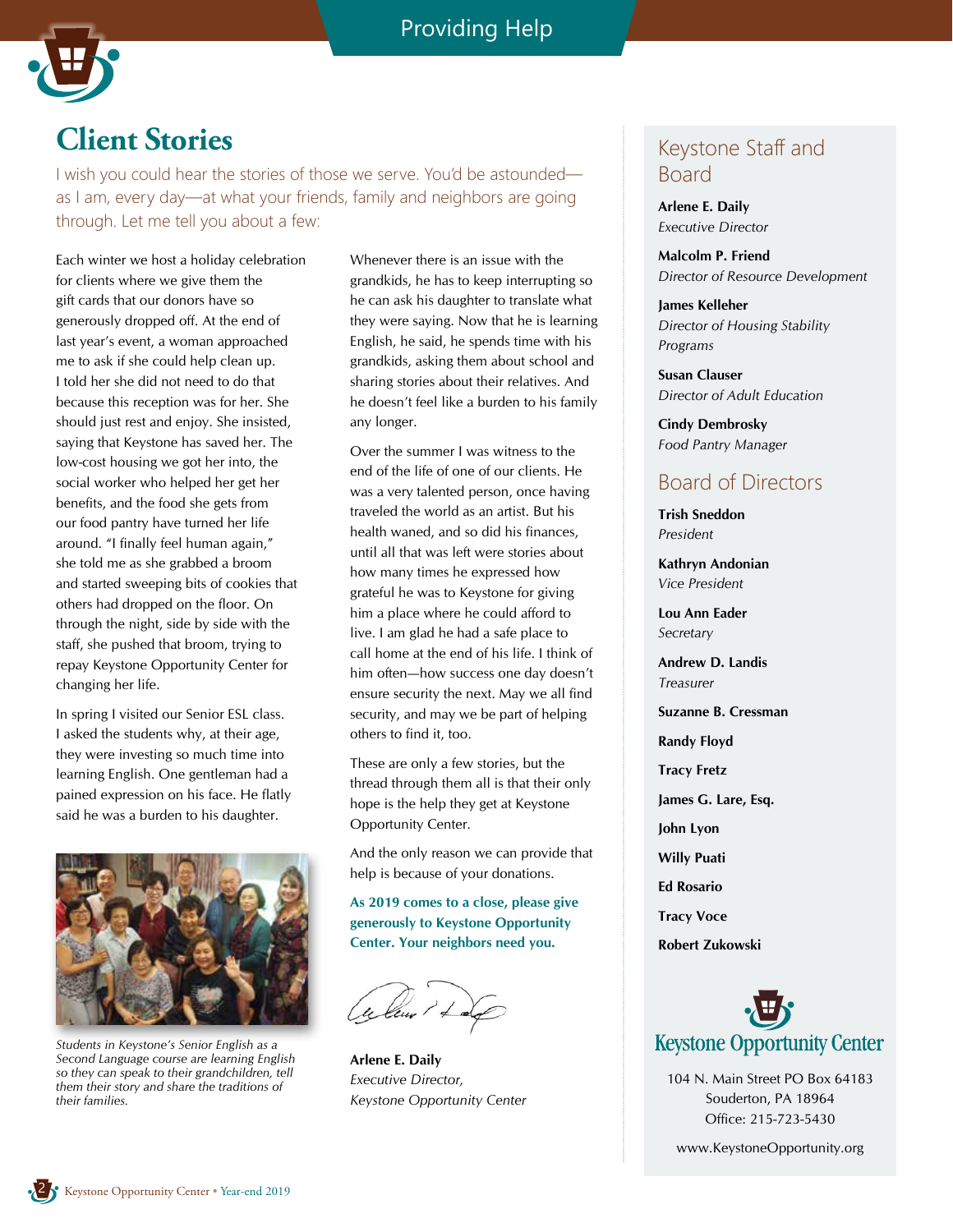

# **What it Means When You Give to Keystone Opportunity Center**

- It means a child will not go to bed hungry
- It means a family will be moved from a crowded room in emergency shelter into a safe apartment of their own
- It means a veteran with a disability will finally get their benefits
- It means a family living in their car will be connected with services
- It means a senior who got behind in their utility bills won't lose their heat
- It means a young person can get their GED/High School Equivalency and get a decent job

Keystone Opportunity Center impacts the lives of thousands of people in Bucks and Montgomery Counties every year. When you make a gift to Keystone Opportunity Center, you help those who are striving to reach self-sufficiency.

More than \$0.91 of every dollar goes directly to our programs of housing the homeless, feeding the hungry and educating adults and families.

The programs at Keystone Opportunity Center change lives! And they rely on your support.



Make Your Year-End Gift Today

**Mail:** 104 N. Main Street, PO Box 64183, Souderton, PA 18964 **In-Person:** Monday through Thursday 9 am to 4 pm, Friday 9 am to 12 pm **Online:**

www.KeystoneOpportunity.org/give

# **2019 Community Champions**

In 2019, we launched the "Community Champions" awards, for organizations or groups that make a big difference in the lives of our clients. Receiving the awards at our Spring 2019 banquet:

- **Champion of Housing:** Univest Financial – for their many levels of support, including allowing the use of several properties in which we house clients who cannot afford today's expensive rental market.
- **Champion of Food:** Tyma Trachtenberg Dental Community – for organizing numerous dental practices into collaboratively collecting food, supplies and monetary donations to benefit the clients of Keystone Opportunity Center.
- **Champion of Education:** Souderton Mennonite Church – for hosting the majority of our education classes in their building, and going the extra mile to run Family Literacy for one year while we were unable to do so.
- **Champion of Client Assistance:** Moyer Indoor/Outdoor – for providing 1,000 gallons of heating oil each year for our clients in need.
- **Champion of Welcoming the Stranger:** Zion Mennonite Church – for allowing us to use one of their buildings for 20 years as a day center for our emergency shelter program.
- **E Richard Aichele III Corporate Partner Award:** Penn Community Bank – for a donation so significant that it allowed us to launch and run a program for a year.



We are only as strong as our support network. Without support from businesses and individuals, Keystone Opportunity Center would not be able to run any of our programs. **Please remember us in your annual giving!**

#### Make Your Year-End Gift Today

**Mail:** 104 N. Main Street, PO Box 64183, Souderton, PA 18964 **In-Person:** Mon. through Thurs. 9 am to 4 pm, Fri. 9 am to 12 pm **Online:** www.KeystoneOpportunity.org/give

#### Questions?

**Contact:** Malcolm Friend, Director of Resource Development **Email:** mfriend@keystoneopp.org **Phone:** 215-723.5430 ext 103